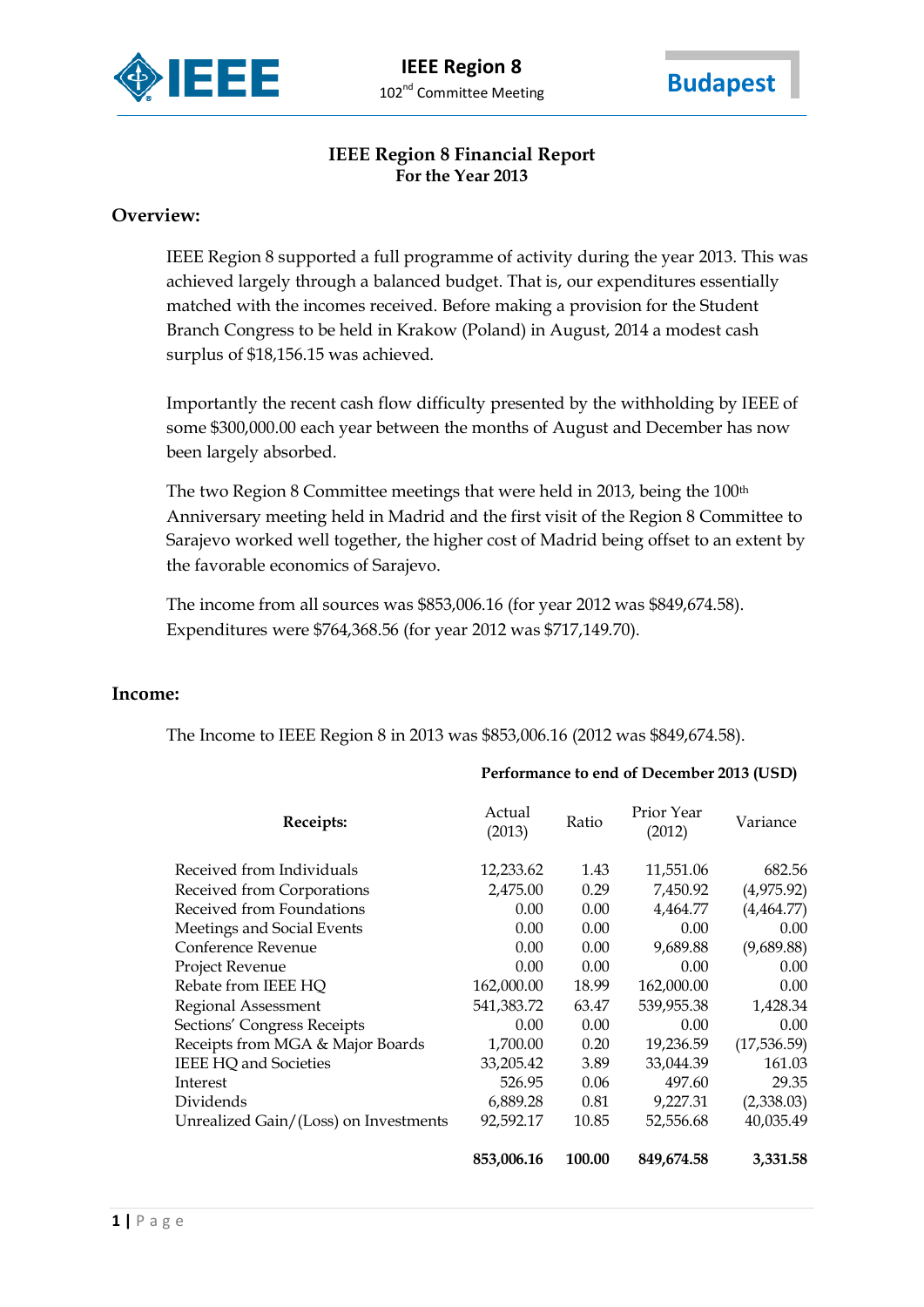



Attention is drawn to particular items of income:

- 1. The contributions to the VCF (Voluntary Contribution Fund) is that 'Received from Individuals'. This now appears to be stable at the figure given, but still falls below that of past years and is at a lower level than we would wish to see to support this activity.
- 2. 'Received from Corporations' is the administration fee charged for Technical Co-Sponsorship of conferences in Region 8. This income has lost ground during the year 2013 and the position is being investigated.
- 3. 'Conference Revenue' contains the returns from the Region 8 strategic conferences. A return is due from the ENERGYCON conference held in Florence which is being progressed.
- 4. Particular expenditures of Region 8 are recoverable from IEEE Corporate, MGA, and from the Societies. These amounts are shown as 'Receipts from Major Boards' and 'HQ and Societies'.
- 5. Bank interest remains at a low level. Further, there was a foreign exchange loss of \$1,914.25 (year 2012 was \$5,737.82) against the U.S. Dollar on reevaluation of the Region's assets at the 31<sup>st</sup> December, 2013.

### **Expenditure:**

The Net expenditure of Region 8 for the year 2013 against all captions was \$764,368.56 (2012 was \$717,149.70).

#### **Summary of Expenditure to end of December 2013 (USD)**

| <b>Expenditures:</b>           | Actual (2013) | Ratio | Prior Year (2012) | Variance     |
|--------------------------------|---------------|-------|-------------------|--------------|
| Meetings and Social Events     | 320,197.68    | 37.54 | 259,091.48        | 61,106.20    |
| <b>Publication Expenses</b>    | 65,894.93     | 7.73  | 27,159.16         | 38,735.77    |
| Advertising - IEEE             | 0.00          | 0.00  | 202.00            | (202.00)     |
| Advertising - Non IEEE         | 0.00          | 0.00  | 4,846.23          | (4,846.23)   |
| Conference Expenses            | 4,788.89      | 0.56  | 22,002.09         | (17,213.20)  |
| <b>Educational Activities</b>  | 10,171.13     | 1.19  | 1,741.11          | 8,430.02     |
| <b>Professional Activities</b> | 9,255.09      | 1.08  | 11,183.68         | (1,928.59)   |
| <b>Student Activities</b>      | 56,173.03     | 6.59  | 69,505.79         | (13, 332.76) |
| Grants and Awards              | 14,393.54     | 1.69  | 5,787.29          | 8,606.25     |
| Other Programme Expenses       | 44,741.88     | 5.25  | 42,931.96         | 1,809.92     |
| Sections' Congress Expenses    | 0.00          | 0.00  | 0.00              | 0.00         |
| Travel                         | 126,843.98    | 14.87 | 140,949.67        | (14, 105.69) |
| Support to Sections/Chapters   | 24,263.74     | 2.84  | 21,361.43         | 2,902.31     |
| MGA/Major Board Expenses       | 17,284.96     | 2.03  | 55,414.16         | (38, 129.20) |
| Other Mgt. & General Exp.      | 68,445.46     | 8.02  | 49,235.83         | 19,209.63    |
| Foreign Exchange gain/loss     | 1,914.25      | 0.22  | 5,737.82          | (3,823.57)   |
|                                | 764,368.56    | 89.61 | 717,149.70        | 47,218.86    |
| Net Profit (Loss) for Region 8 | 88,637.60     | 10.39 | 132,524.88        | (43, 887.28) |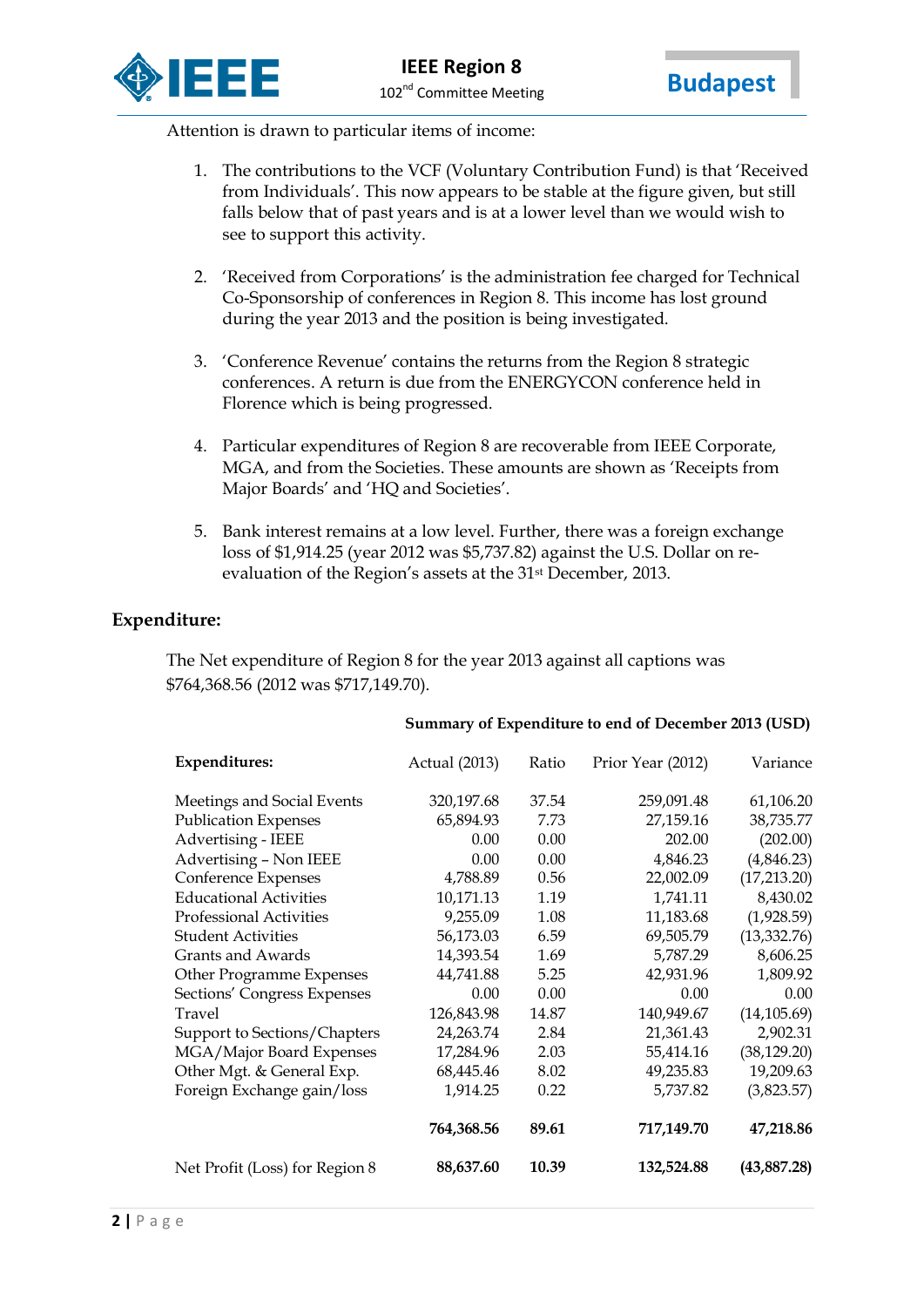

1. The Region 8 Jubilee celebrations were completed in 2013 with the 100<sup>th</sup> Region 8 Committee meeting being held in Madrid. The cost of the meetings in Berlin and in Madrid has accounted for the larger portion of the Region 8 budget during this period.

However, it should be noted that the figures given for 2013 contain not only the costs of the Madrid and Sarajevo Committee meetings, but also that of the Hotel InterContinental costs for Budapest 2014 that were paid in advance.

- 2. The practice of calling a full Start of Year meeting for the Committee followed by a smaller management committee meeting later in the year is continuing. The large meeting in Madrid was complemented in cost by the meeting in Sarajevo.
- 3. The figure for 'Student Activities' in 2013 contains a figure of \$29,000.00 that has been reserved for the Student Branch Congress in Krakow in 2014. This amount has been transferred to the Student budget for 2014 to support the Congress.
- 4. Committee travel in Region 8 accounts for some 14.87% of expenditures. This is at the level as seen in most previous years. We are grateful that the Committee continues to comply with the ruling to find the most economic option for personal travel.
- 5. The expected higher cost of Region 8 News in 2013 to support the special Jubilee publications did not appear. The cost of the Region 8 hardcopy newsletter to the Region remains below 10% at a 2013 figure of 7.73%.

## **Summing up:**

The treasurer is of the opinion that the position of the Region remains sound and that it is able to support a full programme of activity and of Region 8 Committee Meetings under the normal circumstances.

Assessment Income continues to be the Region's main source of income. This is directly related to membership subscription renewals and to membership growth. There is evidence of a nominal increase in this figure between the year 2013 and year 2014, which is consistent with a modest membership increase for the Region.

The Net worth of the Region has increased essentially due to the recovery of its investments (fixed assets). The resilience of the Region would however benefit from a better margin on cash (liquid assets). It is important that the Region continues to seek ways to diversify its sources of income; as well as the traditional way of membership development.

**B. R. HARRINGTON Treasurer: Region 8 December, 2013.**